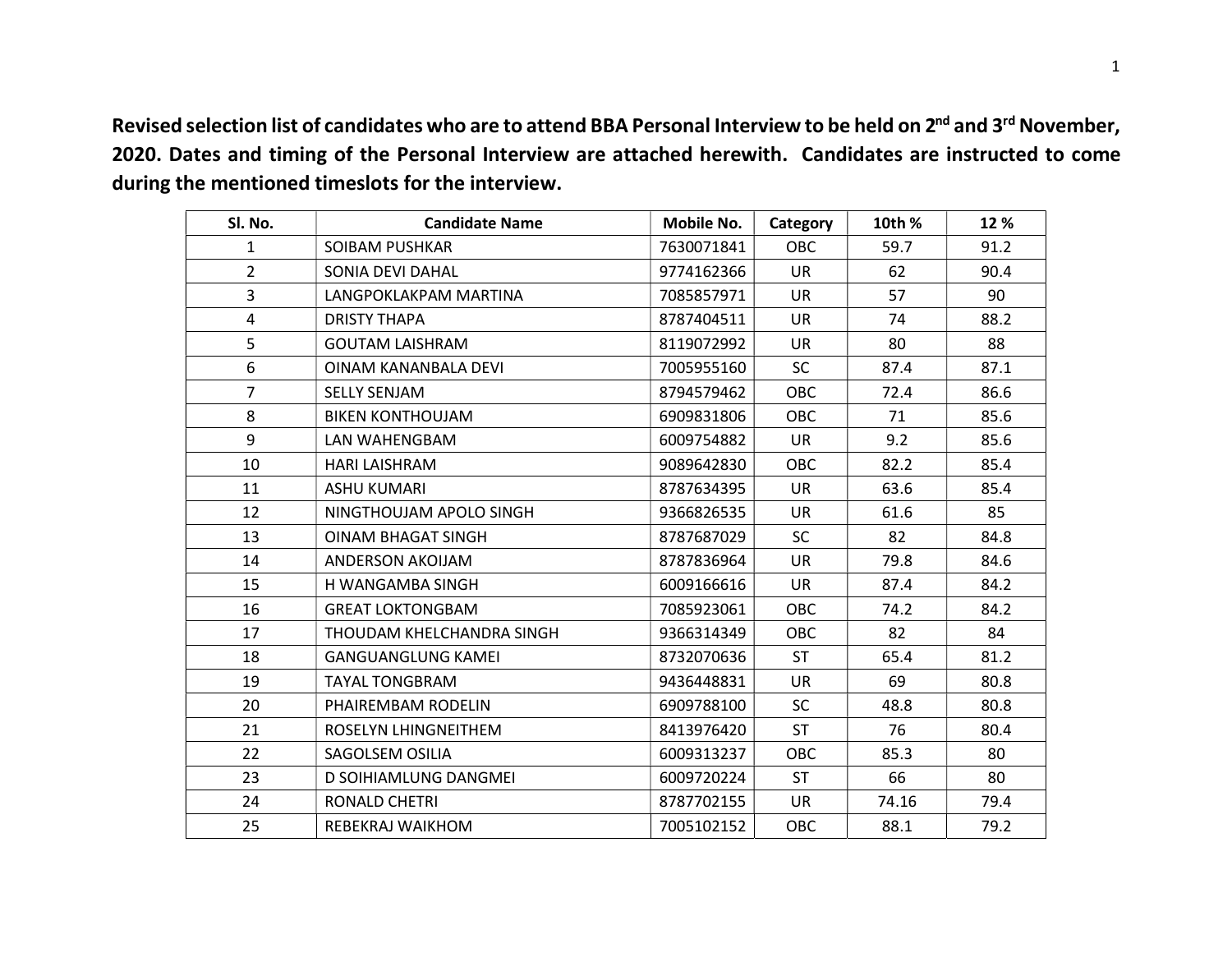| 26 | AMBEDKAR WAIKHOM              | 8787626879 | <b>OBC</b> | 84.5  | 78.8 |
|----|-------------------------------|------------|------------|-------|------|
| 27 | THOUNAOJAM. GYANARANJAN.SINGH | 8974548762 | <b>OBC</b> | 77.7  | 78.8 |
| 28 | DIYA DEV CHOWDHURY            | 9862069877 | <b>UR</b>  | 57    | 78.6 |
| 29 | <b>JERISH HAOBAM</b>          | 9863124944 | OBC        | 70.3  | 78.4 |
| 30 | JELEAN MAYANGLAMBAM           | 6009892282 | OBC        | 55.8  | 78.4 |
| 31 | KELVIN KAMBAM                 | 6009106370 | OBC        | 68.2  | 78.2 |
| 32 | <b>THOKCHOM MARSIYA</b>       | 9862792801 | <b>OBC</b> | 78    | 78   |
| 33 | KEISHAM BISHWORJIT SINGH      | 8787521625 | <b>UR</b>  | 76    | 78   |
| 34 | THINGNAM KISHAN SINGH         | 7005365414 | <b>SC</b>  | 72    | 78   |
| 35 | <b>JEMIMAH ASEM</b>           | 9862051149 | <b>OBC</b> | 75.33 | 77.8 |
| 36 | TAKHELLAMBAM HIMAT SINGH      | 7005678346 | <b>OBC</b> | 70.6  | 77.4 |
| 37 | LANCHANGBA PANMEI             | 6009762423 | <b>ST</b>  | 78    | 77   |
| 38 | JUDY SALAM                    | 7005579606 | UR         | 79.8  | 76.8 |
| 39 | LAISHRAM JIDANE MEITEI        | 9366197672 | <b>OBC</b> | 78    | 76.8 |
| 40 | PAREIHANBA OKRAM              | 7005268852 | <b>OBC</b> | 68.6  | 76.8 |
| 41 | SIDHANT THOKCHOM              | 7005154048 | <b>UR</b>  | 82    | 76   |
| 42 | NIKERAJ TAKHELMAYUM           | 6909110136 | <b>OBC</b> | 75.66 | 76   |
| 43 | SADANANDA THIYAM              | 8731857057 | OBC        | 73.83 | 75.8 |
| 44 | NONGMEIKAPAM JENAN SINGH      | 9856164592 | <b>OBC</b> | 77.33 | 75.6 |
| 45 | SURJAKANTA LONGJAM            | 9366692934 | OBC        | 81    | 75   |
| 46 | SUNDARLAL GURUMAYUM           | 8258006057 | <b>OBC</b> | 81.5  | 74.8 |
| 47 | AHANTHEM BIKRANT SINGH        | 6033816730 | <b>UR</b>  | 43    | 74.8 |
| 48 | PADINLUNGBOU CHARENGNA        | 7628046938 | <b>ST</b>  | 65.16 | 74.6 |
| 49 | MAHESH POWER YUREMBAM         | 9366304459 | <b>UR</b>  | 76    | 74.6 |
| 50 | NAMRAM POIREIHENBI CHANU      | 7629892940 | UR         | 76    | 74.4 |
| 51 | RAJESH SHANDHAM               | 8837485992 | <b>OBC</b> | 73.2  | 74.4 |
| 52 | RAJKUMARI DISHARANI DEVI      | 6909734614 | OBC        | 81.16 | 74.2 |
| 53 | PAOGOUTHANG HONGSHA           | 7085196493 | <b>ST</b>  | 66.5  | 74.2 |
| 54 | AKOIJAM RONALD                | 9862124687 | <b>UR</b>  | 78    | 74   |
| 55 | SYDNEY LAISHRAM               | 9612105173 | OBC        | 77    | 74   |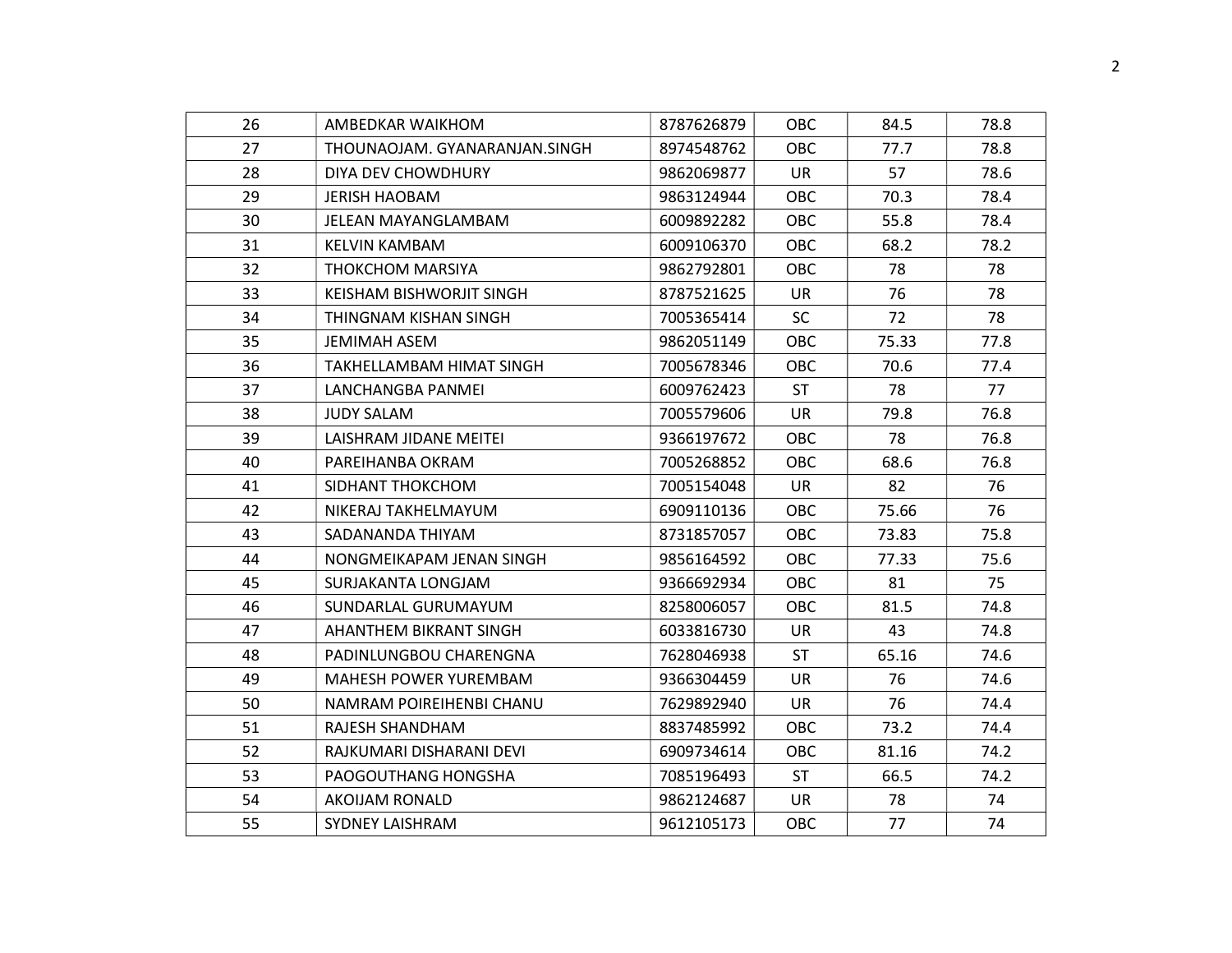| 56 | ELIZABETH LALPARVUL             | 7005233545 | <b>ST</b>  | 61.8  | 74   |
|----|---------------------------------|------------|------------|-------|------|
| 57 | NINGTHOUJAM DIPARANI            | 9366989993 | <b>OBC</b> | 61.5  | 74   |
| 58 | NINGTHOUJAM SRINIVAS SINGH      | 8787382929 | UR         | 57    | 74   |
| 59 | CHANDRABALA YUMNAM              | 7629932458 | OBC        | 63.5  | 73.6 |
| 60 | RISHIKANTA YENGKOKPAM           | 6009194218 | <b>OBC</b> | 90.2  | 73.2 |
| 61 | LEOJIT THOUNAOJAM               | 7005465414 | OBC        | 75.4  | 73.2 |
| 62 | KHAI CHAN SANG                  | 7005847638 | ST         | 64    | 73.2 |
| 63 | MOIRANGTHEM CLEOPATRA           | 9863047809 | OBC        | 62.8  | 73.2 |
| 64 | WIJINLUNGBOU NEWMAI             | 9366426218 | <b>ST</b>  | 91    | 73.1 |
| 65 | LAISHRAM HEDARSON               | 8415026635 | OBC        | 76    | 73   |
| 66 | LAISHRAM LANCHENBA KHUMAN       | 9366182889 | <b>UR</b>  | 73.5  | 73   |
| 67 | <b>JEENALISHA YENGKHOM</b>      | 7005096817 | <b>OBC</b> | 70.3  | 73   |
| 68 | NAPOLEON KSHETRIMAYUM           | 8837018621 | <b>OBC</b> | 66.2  | 73   |
| 69 | LILYCARE LEISAN                 | 8413952135 | <b>ST</b>  | 62    | 73   |
| 70 | NGALATIM HORAM                  | 7627951713 | <b>ST</b>  | 58    | 73   |
| 71 | KHUNDRAKPAM SUNIBALA CHANU      | 9862089532 | <b>OBC</b> | 73.5  | 72.6 |
| 72 | OINAM LEISHEMBA KHUMAN          | 7005267917 | <b>OBC</b> | 65.33 | 72.6 |
| 73 | KONGKHAM PINTU DEVI             | 9863117220 | OBC        | 58    | 72.2 |
| 74 | <b>TOIJAM KISHAN MEITEI</b>     | 8787484924 | <b>OBC</b> | 76    | 72   |
| 75 | MARK MANGKHUOLLIEN THANGSING    | 7994236763 | <b>ST</b>  | 72    | 72   |
| 76 | SHANGUBAM SHUSHIL KUMAR SINGH   | 7005977497 | <b>UR</b>  | 58    | 72   |
| 77 | HUININGSUMBAM BINITA            | 8787534391 | <b>OBC</b> | 47.5  | 72   |
| 78 | <b>SEHKHOGIN KIPGEN</b>         | 6909103917 | <b>ST</b>  | 76.33 | 71.6 |
| 79 | NONGTHOMBAM NONGPOKNGANBI CHANU | 9774256267 | <b>UR</b>  | 84.2  | 71.4 |
| 80 | SOUGRAKPAM AMARJIT SINGH        | 9612919713 | <b>UR</b>  | 70    | 71.2 |
| 81 | BRAHMACHARIMAYUM PRINCE SHARMA  | 7085110291 | <b>OBC</b> | 66    | 71   |
| 82 | SAIKHOM RESHAV                  | 7085938606 | <b>UR</b>  | 61.4  | 71   |
| 83 | <b>JESSICA RUNREMMAWI</b>       | 6009959496 | <b>ST</b>  | 61    | 71   |
| 84 | KHUMANTHEM BISHORJIT SINGH      | 8787680624 | OBC        | 71.33 | 70.8 |
| 85 | MOIRANGTHEM BONAPART SINGH      | 7629087544 | <b>OBC</b> | 70.6  | 70.6 |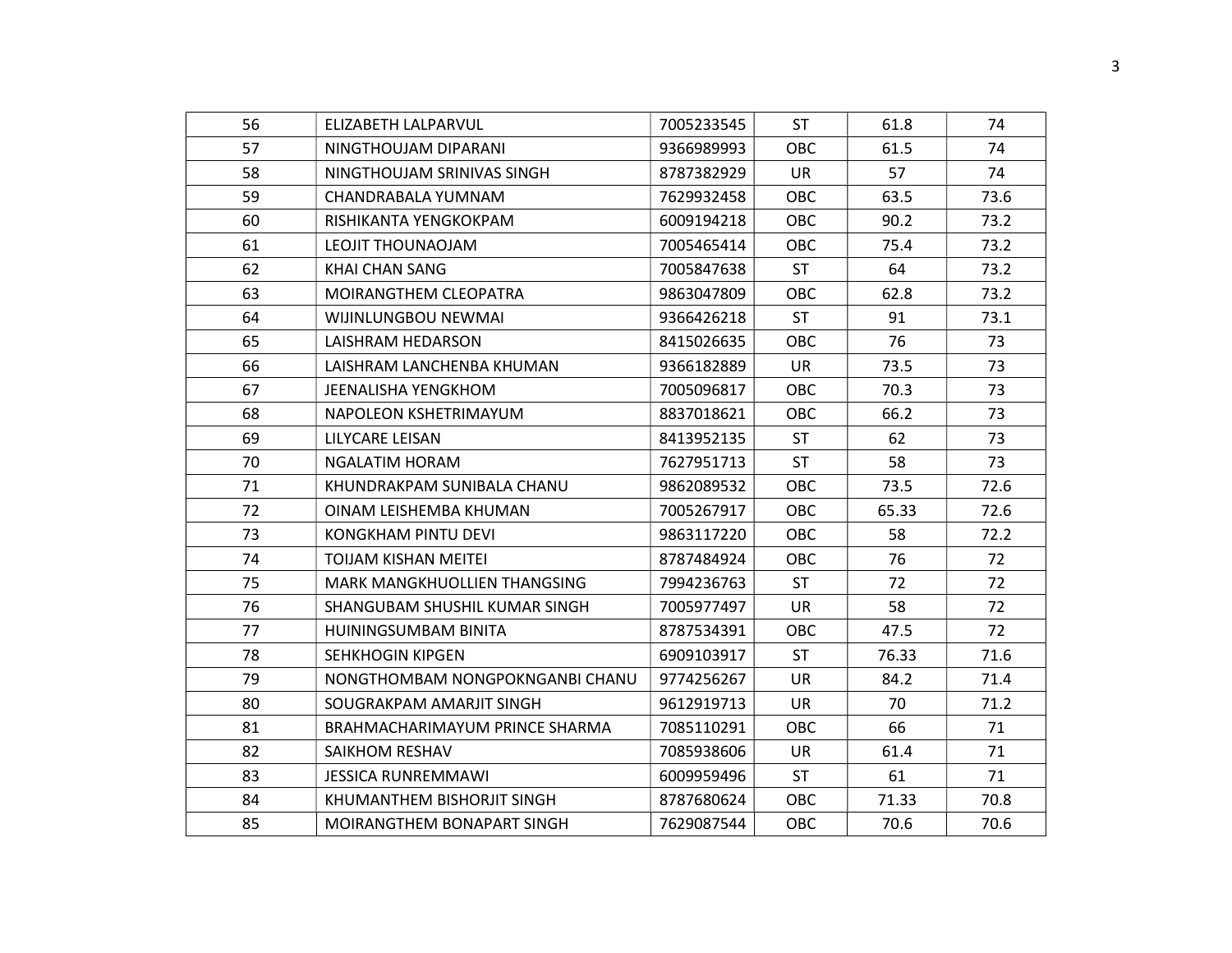| 86  | JEENA TAKHELLAMBAM               | 7629943265 | <b>OBC</b> | 55.1  | 70.6 |
|-----|----------------------------------|------------|------------|-------|------|
| 87  | KHARAIJAM YOIHENBA MEETEI        | 8132932582 | <b>UR</b>  | 70.6  | 70.4 |
| 88  | RAJKUMAR VEDANTA                 | 7005933723 | <b>UR</b>  | 56.5  | 70.4 |
| 89  | HITESH KANGJAM                   | 8413971735 | <b>UR</b>  | 72.4  | 70.2 |
| 90  | <b>TENNYSON SOIBAM</b>           | 6909255866 | <b>OBC</b> | 71.2  | 70.2 |
| 91  | SOUGRAKPAM AMARJIT SINGH         | 8837403970 | UR         | 70.8  | 70.2 |
| 92  | MAINAM JAYALUXMI DEVI            | 8131995563 | <b>OBC</b> | 58.2  | 70.2 |
| 93  | AMAKCHAM LUXMI DEVI              | 7005971189 | <b>OBC</b> | 73.5  | 70   |
| 94  | LANGPOKLAKPAM PRITAM SINGH       | 9366093549 | UR         | 64.2  | 70   |
| 95  | PHURAILATPAM CHITRASEN SHARMA    | 8258979360 | <b>UR</b>  | 38.2  | 70   |
| 96  | PURVASH HIJAM                    | 7005896322 | UR         | 79.6  | 69.8 |
| 97  | KSHETRIMAYUM BANKIMCHANDRA SINGH | 9402664306 | <b>OBC</b> | 77.2  | 69.8 |
| 98  | MALEMNGAMBI OKRAM                | 9366891093 | OBC.       | 75.2  | 69.8 |
| 99  | <b>BABYRANI CHONGTHAM</b>        | 9862982842 | <b>UR</b>  | 74.6  | 69.8 |
| 100 | ANANDARAJ NINGTHOUJAM            | 8787882467 | OBC.       | 58.6  | 69.8 |
| 101 | SIMRAN KHARKA                    | 9760929850 | <b>UR</b>  | 73.4  | 69.6 |
| 102 | NGANGKHAM BIMARJIT               | 8787343715 | <b>OBC</b> | 67.5  | 69.6 |
| 103 | LOUREMBAM LAMNGANBA SINGH        | 7005334732 | <b>OBC</b> | 71.8  | 69.4 |
| 104 | SALAM MALEMNGANBA SINGH          | 9612700841 | <b>SC</b>  | 64.3  | 69.4 |
| 105 | LAISHRAM DYLAN                   | 7005154644 | <b>UR</b>  | 63.6  | 69.4 |
| 106 | HAOBAM BINITA DEVI               | 6009237145 | UR         | 57.33 | 69.4 |
| 107 | CHRISTINA URIKHIMBAM             | 6909691068 | <b>UR</b>  | 69.2  | 69.2 |
| 108 | HUIDROM JHANACHANDRA SINGH       | 9774232254 | <b>UR</b>  | 64.4  | 69.2 |
| 109 | MONGJAM SHANDHIYA CHANU          | 8787856600 | <b>UR</b>  | 64.3  | 69.2 |
| 110 | NONGTHOMBAM SANATOMBI EDEVI      | 9366511592 | <b>OBC</b> | 62.67 | 69.2 |
| 111 | SANJEEV THONGAM                  | 8732017148 | <b>UR</b>  | 79.33 | 69   |
| 112 | SUSHIL SINGH SANASAM             | 7630984955 | <b>OBC</b> | 79    | 69   |
| 113 | SINTHOI KHAIDEM                  | 7628026430 | <b>UR</b>  | 75.83 | 69   |
| 114 | S.SEILENHAO HAOKIP               | 8787585909 | <b>ST</b>  | 75.66 | 68.8 |
| 115 | MD. KHURSHEED M.K.               | 8131074812 | <b>UR</b>  | 71.3  | 68.8 |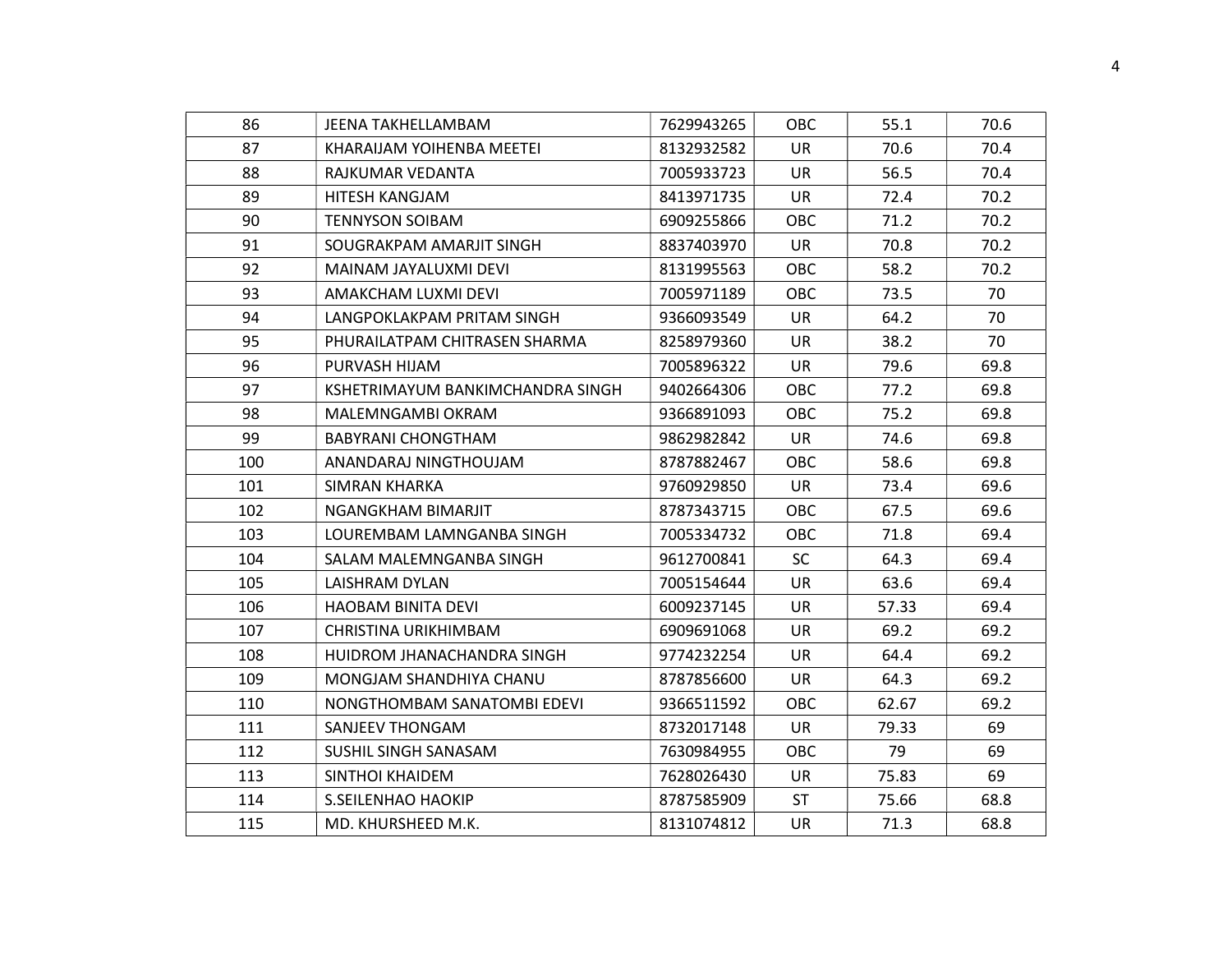| 116 | <b>DENIS YUMLEMBAM</b>        | 6366326499 | UR         | 53.8  | 68.8 |
|-----|-------------------------------|------------|------------|-------|------|
| 117 | <b>GREATSON YENGKOKPAM</b>    | 7005090232 | <b>OBC</b> | 62.2  | 68.6 |
| 118 | <b>GURUMAYUM BINITA DEVI</b>  | 9366937582 | <b>OBC</b> | 58.4  | 68.6 |
| 119 | THOKCHOM KRISHNANANDA SINGH   | 9862861469 | <b>OBC</b> | 74.2  | 68.2 |
| 120 | KHAIDEM ALEX MEITEI           | 8837298867 | UR         | 66.8  | 68.2 |
| 121 | <b>HARISH KIYAM</b>           | 7085340248 | <b>SC</b>  | 56.8  | 68.2 |
| 122 | LEISHEMBI TONGBRAM            | 7629045476 | <b>SC</b>  | 55    | 68.2 |
| 123 | KONGBRAILATPAM HILARY SHARMA  | 9862058213 | <b>OBC</b> | 73    | 68   |
| 124 | <b>BONNY LAISHRAM</b>         | 7630094446 | <b>OBC</b> | 66    | 68   |
| 125 | LOITONGBAM PACHA MEETEI       | 7085798556 | <b>OBC</b> | 64.66 | 68   |
| 126 | <b>TONDONBA LAISHRAM</b>      | 6009938272 | UR         | 62    | 68   |
| 127 | SORENSHANGBAM ROHIT SINGH     | 7005521388 | <b>OBC</b> | 57.8  | 68   |
| 128 | KHWAIRAKPAM ROHIT SINGH       | 9366469792 | <b>UR</b>  | 57    | 68   |
| 129 | AYEKPAM NARESH SINGH          | 8794757520 | <b>UR</b>  | 79.18 | 67.8 |
| 130 | RONIBALA HAOBIJAM             | 9436298460 | UR         | 74.1  | 67.8 |
| 131 | SARANGTHEM BIDYANANDA MEETEI  | 9856130039 | OBC        | 70.6  | 67.8 |
| 132 | AKHOM RONIKA DEVI             | 9612021465 | <b>SC</b>  | 64.8  | 67.8 |
| 133 | KHWAI RAJ NONGMAITHEM         | 8837487065 | <b>OBC</b> | 66    | 67.6 |
| 134 | <b>HENTAKPAM RNAIL SINGH</b>  | 8837287690 | <b>OBC</b> | 56.2  | 67.6 |
| 135 | LONGJAM DEMISON SINGH         | 8974042998 | UR         | 69.16 | 67.2 |
| 136 | KHOMMONLAL VAIPHEI            | 9436683991 | <b>ST</b>  | 63.33 | 67.2 |
| 137 | <b>LUNGOULEN HAOKIP</b>       | 8416066236 | <b>ST</b>  | 56.66 | 67.2 |
| 138 | KHUNJAMBAM LUWANGAMBA MEITEI  | 6009076573 | <b>OBC</b> | 72.2  | 67   |
| 139 | RAJIANTHUI PAMEI              | 9862692732 | <b>ST</b>  | 60    | 67   |
| 140 | <b>GREATSON PANMEL</b>        | 9366681612 | <b>ST</b>  | 51.83 | 66.7 |
| 141 | <b>CHONGTHAM PRABIN SINGH</b> | 9089253556 | OBC        | 80    | 66.6 |
| 142 | <b>ROSHNI MUTUM</b>           | 8413963514 | <b>OBC</b> | 63    | 66.6 |
| 143 | PRIYA KAMEI                   | 8131000155 | <b>ST</b>  | 52.5  | 66.4 |
| 144 | NIMSHIMCHON ZINGKHAI          | 8974854868 | <b>ST</b>  | 63.82 | 66.2 |
| 145 | <b>LALKHOSEI HAOKIP</b>       | 9612679124 | <b>ST</b>  | 69    | 66   |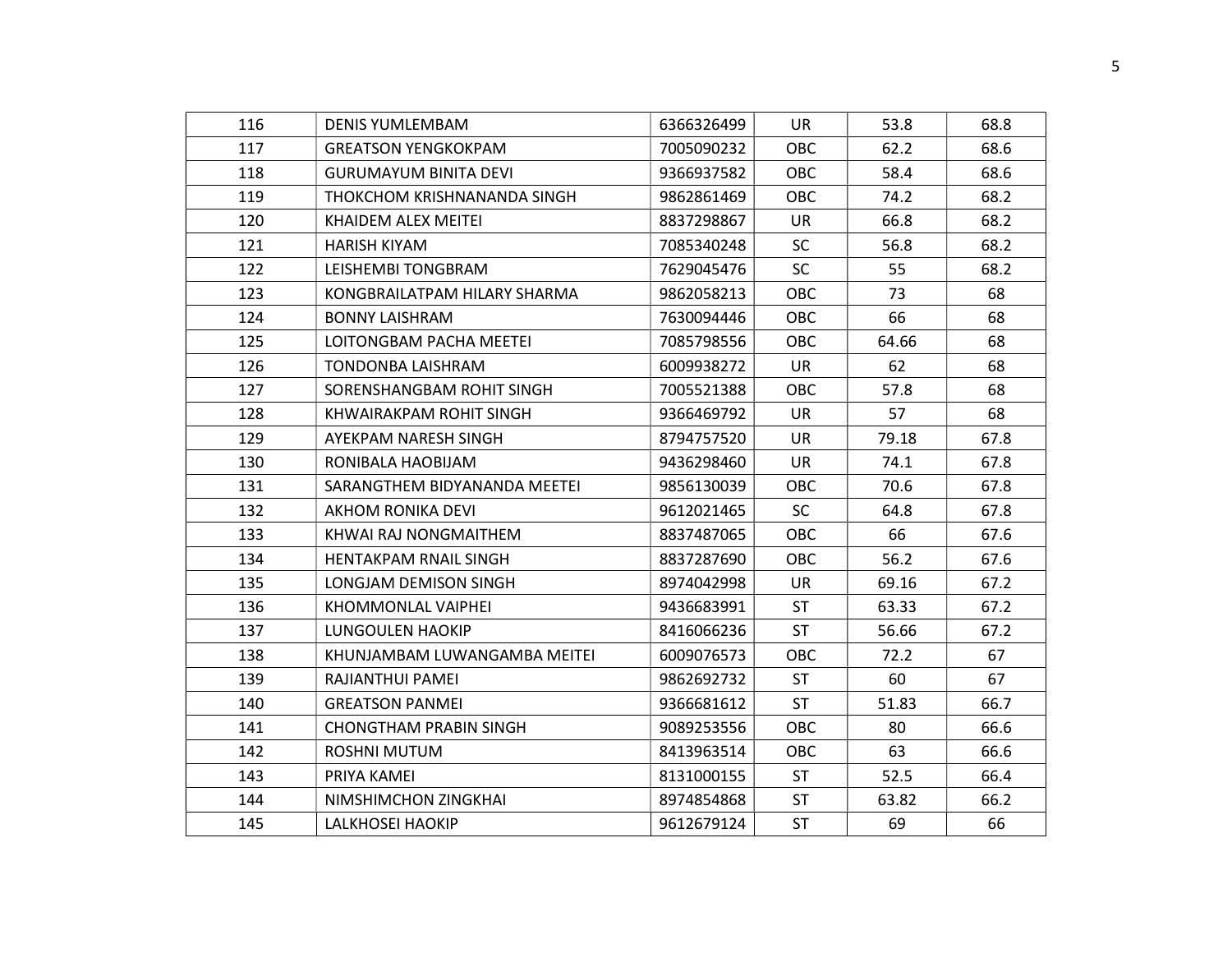| 146 | <b>CHIHANSING HORAM</b>     | 7005700600 | <b>ST</b>  | 68    | 66   |
|-----|-----------------------------|------------|------------|-------|------|
| 147 | NAOREM DIYABARTA SINGH      | 8787493454 | <b>SC</b>  | 66.16 | 66   |
| 148 | <b>KEBRIT MEITRAM</b>       | 6909792893 | <b>UR</b>  | 56.16 | 65.8 |
| 149 | ARABA IRUNGBAM              | 7629942656 | <b>OBC</b> | 69.6  | 65.6 |
| 150 | MD AZARUDDIN                | 6009747337 | UR         | 65.83 | 65.4 |
| 151 | LURENJ SOROKHAIBAM          | 9856403590 | <b>UR</b>  | 62    | 65.4 |
| 152 | LAISHRAM ROMOCHAND SINGH    | 6909966501 | <b>OBC</b> | 75.6  | 65.2 |
| 153 | BRIANNA YUMNAM              | 6909261050 | <b>UR</b>  | 54    | 65.2 |
| 154 | KHWAIRAKPAM ROPEN           | 7085366680 | <b>OBC</b> | 46.6  | 65.2 |
| 155 | ROBINKUMAR MAIBAM           | 8299164358 | OBC        | 72.16 | 65   |
| 156 | <b>SALAM JAMES MEITEI</b>   | 8974875975 | <b>SC</b>  | 69.16 | 65   |
| 157 | THANGJAM LANGLEN CHANU      | 9774655642 | <b>OBC</b> | 63.33 | 65   |
| 158 | NEPRAM ROSHIBINA CHANU      | 9378120705 | <b>OBC</b> | 54    | 65   |
| 159 | <b>MD ZIAUR RAHAMAN</b>     | 8787864665 | OBC(MP)    | 44    | 65   |
| 160 | NGANTHOIBA LAITHANGBAM      | 9366428908 | <b>OBC</b> | 76.16 | 64.8 |
| 161 | NGARIYAMBAM HENBA           | 7005980731 | OBC(MP)    | 66.7  | 64.8 |
| 162 | LENNIN KHONGSAI             | 8729845996 | <b>ST</b>  | 64    | 64.8 |
| 163 | CHINGKHEINGANBA KHUNDRAKPAM | 6009289898 | <b>OBC</b> | 59.2  | 64.8 |
| 164 | <b>PUJA REDDER</b>          | 7005514760 | <b>UR</b>  | 47.5  | 64.8 |
| 165 | SIBANANDA ELANGBAM          | 8414870468 | <b>OBC</b> | 72.34 | 64.6 |
| 166 | LAISHRAM BINOD SINGH        | 8837264078 | <b>OBC</b> | 56    | 64.6 |
| 167 | ATHOKPAM ALVA DEVI          | 8787471352 | OBC        | 52.2  | 64.6 |
| 168 | MOIRANGTHEM MACBETH SINGH   | 9366492622 | <b>OBC</b> | 74.83 | 64.4 |
| 169 | ARIBAM NIKHIL               | 7005483190 | <b>UR</b>  | 64.66 | 64.4 |
| 170 | <b>AYUSH MUTUM</b>          | 8119046401 | <b>OBC</b> | 85.5  | 64.2 |
| 171 | RAJKUMAR WAIKHOM            | 8837356284 | <b>OBC</b> | 77.16 | 64.2 |
| 172 | RITIKA ANGOM                | 7629964810 | <b>OBC</b> | 61    | 64   |
| 173 | RAJKUMARI VIJAYA            | 9856850570 | <b>UR</b>  | 57.33 | 64   |
| 174 | THIYAM APILIKA DEVI         | 8787452288 | <b>UR</b>  | 55.5  | 64   |
| 175 | <b>SANDEEP PRADHAN</b>      | 9862167982 | <b>UR</b>  | 43    | 64   |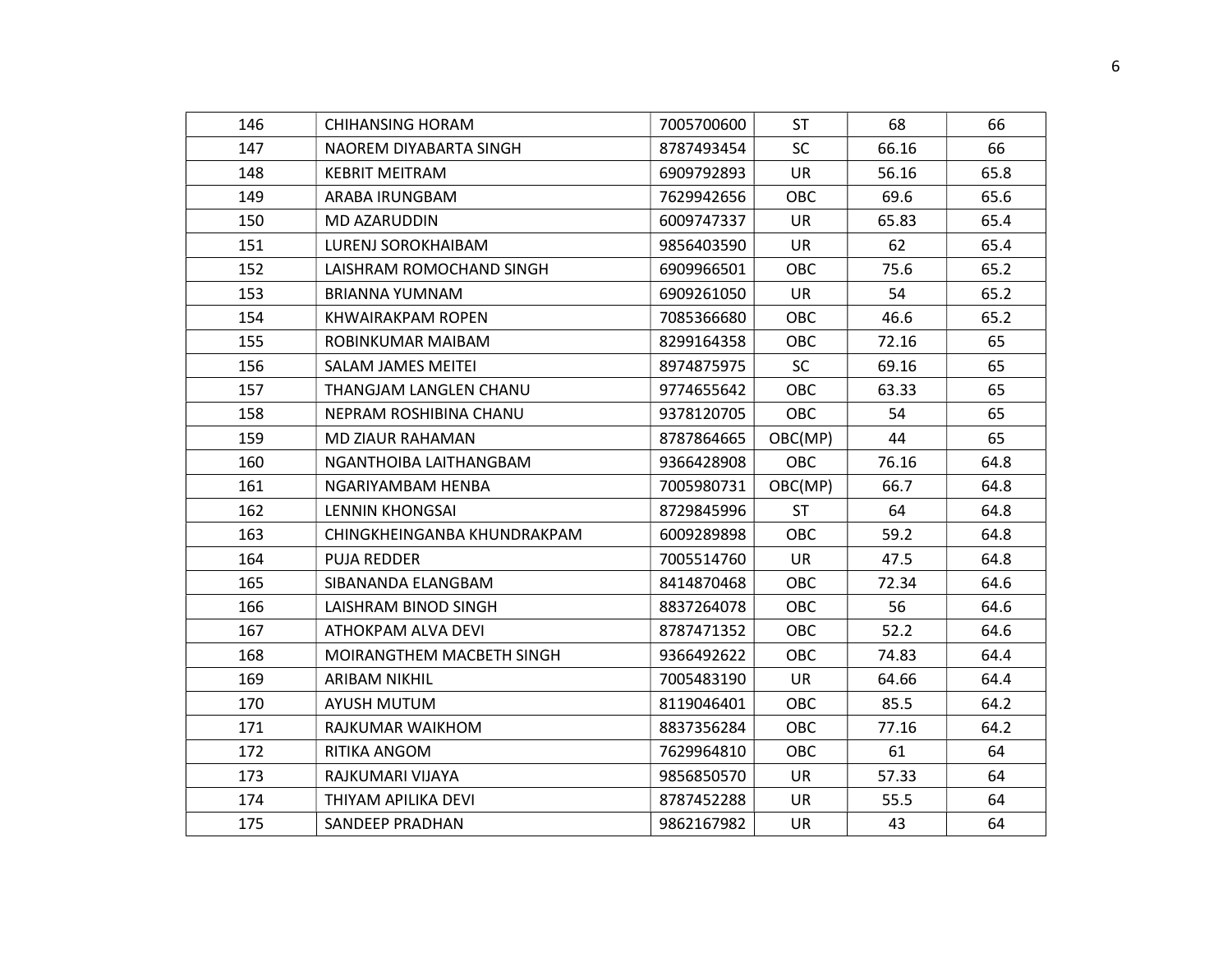| 176 | <b>HEADLEE PAONAM</b>         | 7005329658 | <b>OBC</b> | 62.3  | 63.8 |
|-----|-------------------------------|------------|------------|-------|------|
| 177 | <b>JYOTI SOAM</b>             | 9863116160 | <b>UR</b>  | 57    | 63.8 |
| 178 | LANCHENBA SANASAM             | 7005135181 | <b>OBC</b> | 69.5  | 63.6 |
| 179 | <b>SVIK CHAWUNG</b>           | 8974907074 | <b>ST</b>  | 68.83 | 63.6 |
| 180 | SIDDARTH MANGSATABAM          | 9366548525 | <b>UR</b>  | 65.8  | 63.6 |
| 181 | CHONMINLUNKIPGEN              | 7005635729 | <b>ST</b>  | 59.5  | 63.6 |
| 182 | HIDANGMAYUM PREMCHAND SHARMA  | 7005057685 | <b>OBC</b> | 73.2  | 63.5 |
| 183 | LAMGOULEN DIMNGEL             | 6009929236 | <b>ST</b>  | 65.5  | 63.5 |
| 184 | <b>VIVEK MEINAM</b>           | 6909961151 | <b>UR</b>  | 83.6  | 63.2 |
| 185 | AMARJIT ATHOKPAM              | 8787577924 | OBC        | 73.2  | 63.2 |
| 186 | LAISHRAM LOYANGAMBA KHUMAN    | 8787560077 | <b>OBC</b> | 79    | 63   |
| 187 | <b>JETLEEN PHAIREMBAM</b>     |            | <b>SC</b>  | 65    | 63   |
| 188 | <b>BD MOJALNGAM</b>           | 8837296160 | <b>ST</b>  | 61.16 | 63   |
| 189 | ANOUBAM JYOTIKUMAR SHARMA     | 7005786500 | <b>OBC</b> | 56    | 63   |
| 190 | NONGTHOMBAM NIRMALA DEVI      | 9366574132 | OBC.       | 78.6  | 62.8 |
| 191 | KHUMUKCHAM LAMNGANBA MEITEI   | 8132096626 | <b>SC</b>  | 69.5  | 62.6 |
| 192 | <b>SUITAL AKOIJAM</b>         | 8837244219 | <b>OBC</b> | 57.66 | 62.6 |
| 193 | <b>NEILS MOIRANGTHEM</b>      | 9366482895 | UR.        | 63.3  | 62.4 |
| 194 | <b>BALESHWOR HUIREM</b>       | 7085399473 | UR         | 60.8  | 62.4 |
| 195 | SHAHJUDDIN KHULLAKPAM         | 8787640582 | OBC(MP)    | 53    | 62.4 |
| 196 | POIREITON YUMKHAIBAM          | 9612431912 | <b>OBC</b> | 72    | 62.2 |
| 197 | <b>MAIBAM ROLIN SINGH</b>     | 8974715862 | OBC        | 63    | 62.2 |
| 198 | YUMNAM RUDISH MEITEI          | 9366958051 | <b>OBC</b> | 95    | 62   |
| 199 | <b>MARISON KSHETRIMAYUM</b>   | 7005646314 | UR         | 76.17 | 62   |
| 200 | LUMMILA KHAMRANG              | 9366140395 | <b>ST</b>  | 62.83 | 62   |
| 201 | THOMASH WANGKHEIMAYUM         | 8794624450 | <b>OBC</b> | 61.6  | 62   |
| 202 | NINGOMBAM RONALDO SINGH       | 8258891945 | OBC.       | 57.33 | 62   |
| 203 | THOUDAM LEEVIA CHANU          | 7085847965 | <b>UR</b>  | 55.8  | 62   |
| 204 | <b>TAKHELCHANGBAM KENNEDY</b> | 8794903699 | <b>OBC</b> | 55    | 62   |
| 205 | MOIRANGTHEM VIVEK SINGH       | 7005860292 | <b>OBC</b> | 64.14 | 61.8 |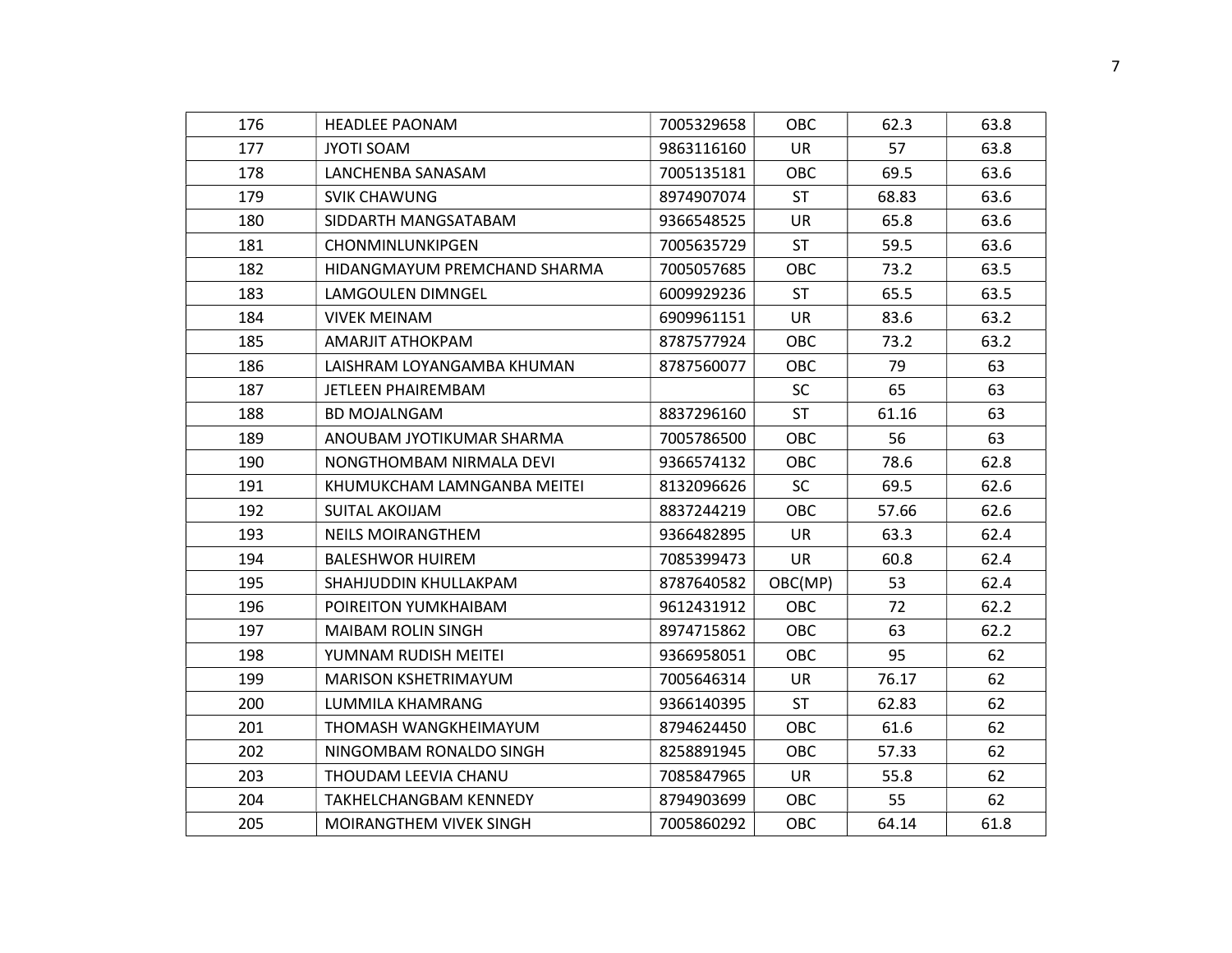| 206 | <b>HIJAM RAHUL</b>           | 7005267910 | <b>OBC</b> | 76    | 61.75 |
|-----|------------------------------|------------|------------|-------|-------|
| 207 | THAODEM NETRAJIT SINGH       | 8257972274 | <b>OBC</b> | 80.83 | 61.5  |
| 208 | TAKHELLAMBAM GYANAND SINGH   | 9366061837 | UR         | 59    | 61.4  |
| 209 | SATYAM SHARMA ARIBAM         | 8837314911 | <b>OBC</b> | 56.33 | 61.2  |
| 210 | <b>BLESSING GANGMEI</b>      | 6909124678 | ST         | 85    | 61    |
| 211 | <b>WANGLEN YUMNAM</b>        | 9366158489 | <b>UR</b>  | 62    | 61    |
| 212 | THOIDINGJAM MANGAL SINGH     |            | <b>OBC</b> | 57    | 61    |
| 213 | RICO SORAISAM                | 7629013119 | <b>OBC</b> | 55.3  | 60.8  |
| 214 | SORAISAM HANSRAJ LEONNE      | 8731042087 | <b>OBC</b> | 55.3  | 60.8  |
| 215 | NINGOMBAM JUPITER MEITEI     | 8730828165 | <b>OBC</b> | 54    | 60.8  |
| 216 | CHUNGKHAM SILVIA DEVI        | 9863006442 | <b>OBC</b> | 49.6  | 60.8  |
| 217 | KANGUJAM CHAOBA DEVI         | 7085160471 | <b>OBC</b> | 61.66 | 60.6  |
| 218 | LANLEIMA SORAM               | 9862980397 | <b>OBC</b> | 49.2  | 60.6  |
| 219 | KHUNDRAKPAM SUNIBALA DEVI    | 9862625848 | <b>UR</b>  | 63.66 | 60.5  |
| 220 | IRABANTA KHWAIRAKPAM         | 9366361243 | <b>SC</b>  | 69.3  | 60.4  |
| 221 | LONGJAM GAUTAM SINGH         | 7005844242 | OBC(MP)    | 61    | 60.4  |
| 222 | <b>LAISHRAM BHINSY</b>       | 6009884241 | <b>UR</b>  | 71.66 | 60.2  |
| 223 | ALIDASH PAONAM               | 9366041152 | OBC        | 58.3  | 60.2  |
| 224 | MOIRANGTHEM PRIYOBARTA SINGH | 6009252123 | <b>OBC</b> | 68    | 60    |
| 225 | HAOBIJAM.DIGBIJOY SINGH      | 7629889080 | <b>SC</b>  | 64    | 60    |
| 226 | BIKRANDA SOROKHAIBAM         | 9378119379 | <b>UR</b>  | 64    | 60    |
| 227 | PREMANANDA MAYENGBAM         | 8837339859 | <b>OBC</b> | 60    | 60    |
| 228 | <b>BIRJIT YUMNAM</b>         | 7005724827 | OBC        | 57.2  | 60    |
| 229 | THANCHUILIU GANGMEI          | 8730997917 | <b>ST</b>  | 55.67 | 60    |
| 230 |                              |            |            |       |       |
|     | LIVINGSON MANGTE KOM         | 8119865668 | <b>ST</b>  | 55.4  | 60    |
| 231 | <b>THONGLENMANG HAOKIP</b>   | 8974357399 | <b>ST</b>  | 52.1  | 60    |
| 232 | <b>TERISKA YUMNAM</b>        | 7085789067 | <b>OBC</b> | 62.5  | 59.6  |
| 233 | DORENJIT HAOROKCHAM          | 7085355823 | OBC        | 56.4  | 59.6  |
| 234 | NAOREM ANDERSON MANGANG      | 9774353112 | <b>SC</b>  | 63.67 | 59.4  |